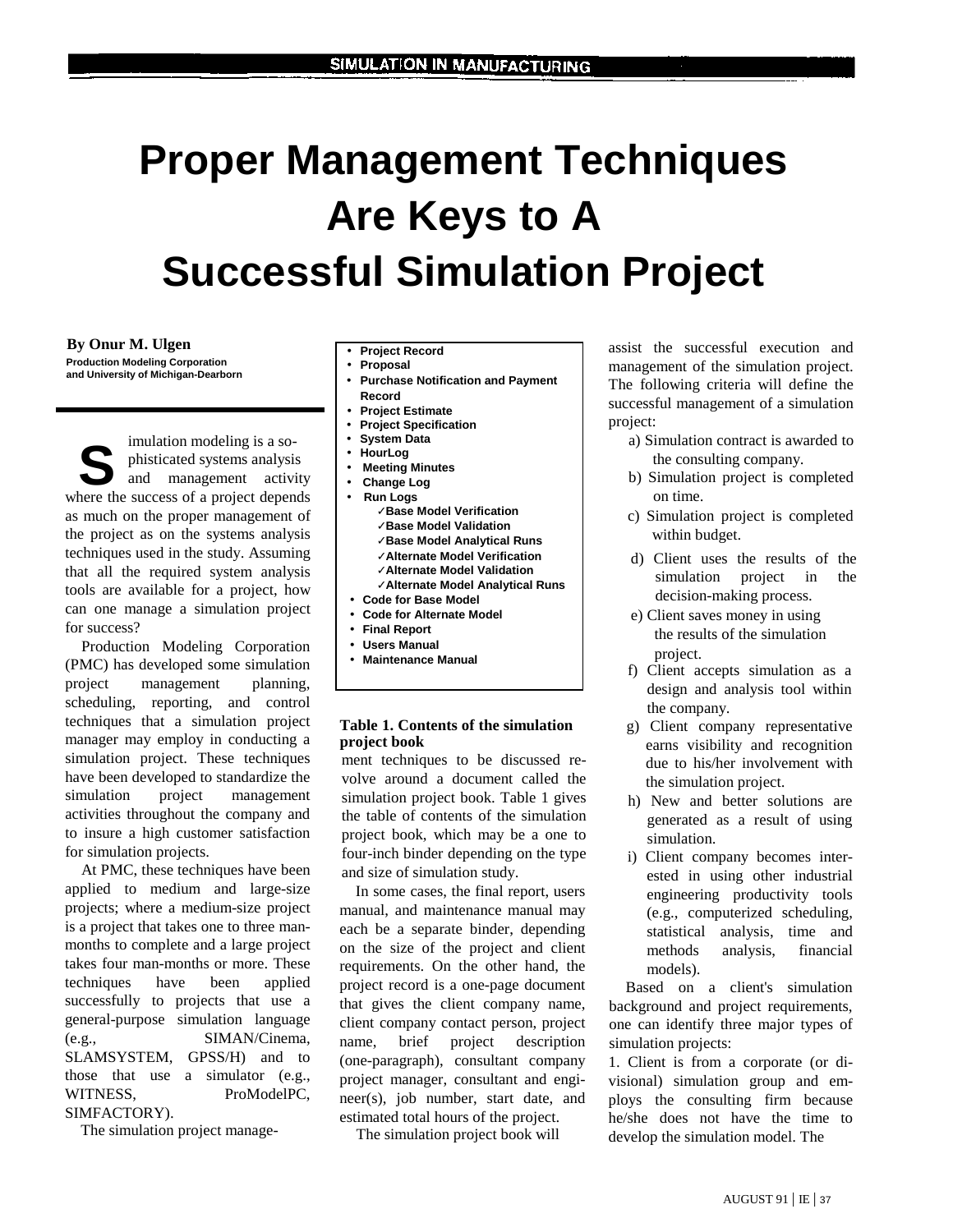consulting company supplies the model and performs base model analysis. Generally, alternate models are developed and analyzed by the client. Users and maintenance manuals are submitted with the project final report and final model at the conclusion of the project. (Simulation projects done for the U.S. government and its agencies fall within this category, too.)

2. Client is the end-user of the simulation model and typically is a plant, industrial, or manufacturing engineer or manager. The consulting company may be asked to supply user-friendly input and output user-interfaces (which may be based on spreadsheet programs such as Lotus 1-2-3 and EXCEL or based on programming languages such as FORTRAN and C) with the simulation model. The client performs the alternate scenario analysis using the input and output user interfaces but the alternate model development is completely done by the consulting company. The client generally requires a users manual with the project final report and final model. 3. Client is interested only in the results of the simulation project and is typically a plant, industrial, or manufacturing engineer or manager. The consulting company supplies the project final report that recommends the "best" solution for the problem. About 50 percent of the time, the client is uninterested in receiving a copy of the simulation model(s). The consulting company must maintain all the documentation on the model and may be asked to make further runs of the model at a later date.

It should be noted that for classifications 2 and 3, the consulting company may be the corporate (or divisional) simulation group of the client company.

The successful management of a simulation project requires that all the simulation systems analysis tools required for the success of the project are available to the project team and the project team is fully aware of the systems analysis pitfalls to avoid in the simulation process (e.g., objectives well-defined, level





F

Figure 1. Major steps for the successful management of a simulation project

Figure 2. Gantt Chart of the major steps of a simulation project

of detail is appropriate, sufficient simulation and statistics training, simulation software selected is appropriate, model is verified and val-

 $\overline{7}$ 

8

idated for the purpose). Balci, Law and McComas, and Sadowski (see *For further reading)* give an excellent treatment of these topics. The

time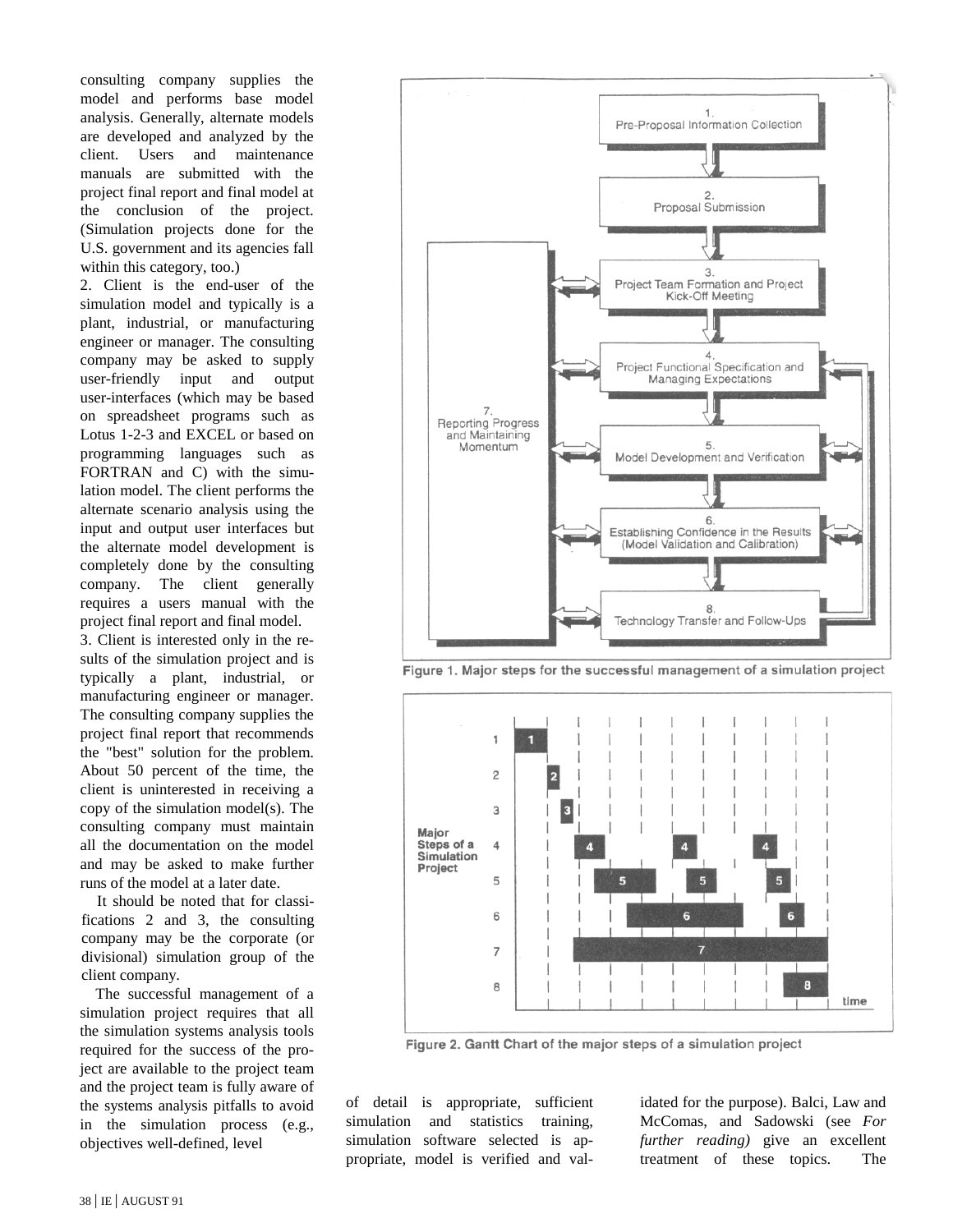following eight steps for the successful management of a simulation project are:

**1)** Pre-proposal information collection.

**2)** Proposal writing and submission.

**3)** Project team formation and project kick-off meeting.

**4)** Project functional specification and managing expectations.

**5)** Model development and verifica tion.

**6)** Model validation and establishing confidence in the results.

**7)** Reporting progress and maintaining momentum.

**8)** Transferring the technology and follow-ups.

Figure 1 shows the highly interactive nature of these steps. Also note that even though a large portion of Step 7 is done after Step 6, Step 7 actually starts once the proposal is accepted and continues through the life of the project. The relationships among the major steps with respect to time is delineated in Figure 2. Note that Steps 4 through 6 are revisited a number of times throughout the project life depending on the number of alternative scenarios to be examined by the project team.

The first major step of a successful

Proposal information collection step. The consultant has to identify the key client representative and collect information on preliminary objectives of the study, the problem areas, client resource and budget constraints, and desired timing.

The agenda of the first meeting should be set together with the key client representative. If practical, a brief site visit should be planned as part of the first meeting. One objective of the first meeting is to inform the client about the consultant and his/her organization. The consultant must demonstrate that the consulting firm has the skills to do the job, the project personnel to be assigned to the project have the proper skills and experience, and the consultant understands the basic problem and the client's constraints.

The second major step is to write the proposal and present it to the client. Table 2 gives the contents of a proposal for a simulation project. The consultant should set up a meeting with the key client to present the proposal and explain it in detail. The consultant should tell the client that the proposal at that point is only a draft proposal and the client is welcome to suggest changes to it.

Shortly after the meeting, the final

version of the proposal should be submitted to the client. One of the key issues in a proposal is estimating how long the project will take. Table 3 gives a form that may be used in estimating the total time a project will take. Note that three rows in Table 3 need to be estimated at a minimum (i.e., base model development and verification (A), user-friendly I/O development (B), and alternative scenario analysis (C).

- Objectives of the Study
- Scope of the Study
- Detail Level to be Used in the Model
- Questions to be Answered by the Study
- The Description of the Base Model
- The Description of the Alternate Model(s)
- Verification and Validation Procedures to be Used
- Model Input and Output
- User-Friendly Features of the Model
- Client's Role and Duties
- Background of the Consulting
- Company and Project Personnel • Project Deliverables and Delivery
- Time **Project Options**
- Simulation Software and Hardware
- Contract Payment Terms
- Project Exclusions
- Warranty
- Case Studies on Similar Projects Done by the Consulting Company

#### **Table 2: Contents of a proposal for a simulation project**

| <b>Based</b> |                                           | Rounded | Actual       |         | <b>Rounded</b> | <b>Increased</b> | <b>Model</b> |
|--------------|-------------------------------------------|---------|--------------|---------|----------------|------------------|--------------|
| On           | Category                                  | Days    | <b>Hours</b> | Calc. % | by Day         | by 20%           | Only         |
| (A)          | System Definition and Problem Formulation |         | 8.0          | 1 0.00% | 8              | 10               | 10           |
| (A)          | Data and Information Gathering            |         | 16.0         | 20.00%  | 16             | 19               | 19           |
| (A)          | Data Analysis                             |         | 8.0          | 1 0.00% | 8              | 10               | 10           |
| (A)          | Specification Writing                     |         | 40.0         | 50.00%  | 40             | 48               | 48           |
| (A)          | <b>Specification Review</b>               |         | 8.0          | 1 0.00% | 8              | 10               | 10           |
| A            | Base Model Development and Verification   | 10      | 80.0         |         | 80             | 96               | 96           |
| (A)          | Base Model Validation and Calibration     | 3       | 24.0         | 30.00%  | 24             | 29               | 29           |
| (A)          | Base Model Animated Graphics Design       | 3       | 24.0         | 30.00%  | 24             | 29               | 29           |
| b            | User Friendly I/O Development             | 0       | 0.0          |         | 0              | 0                |              |
| (A)          | Simulation Runs and Systems Analysis      | 3       | 24.0         | 30.00%  | 24             | 29               | 29           |
| C            | <b>Alternative Scenario Analysis</b>      |         | 40.0         |         | 40             | 48               |              |
| $(A+C)$      | Statistical Analysis of Output            |         | 24.0         | 20.00%  | 24             | 29               |              |
| (A)          | <b>Project Management</b>                 |         | 8.0          | 1 0.00% | 8              | 10               | 10           |
| (A)          | <b>Project Reviews and Meetings</b>       |         | 16.0         | 20.00%  | 16             | 19               | 19           |
| $(A+C)$      | <b>Final Report Writing</b>               |         | 18.0         | 15.00%  | 24             | 22               |              |
| (A)          | <b>Users Manual Writing</b>               |         | 8.0          | 1 0.00% | 8              | 10               |              |
| (A)          | Maintenance Manual Writing                |         | 12.0         | 1 5.00% | 16             | 14               |              |
| (A)          | Technology Transfer and Training          |         | 8.0          | 10.00%  | 8              | 10               |              |
|              | <b>Total Time Estimate</b>                | 47      | 366          |         | 376            | 442              | 309          |
|              | Total Cost Estimate                       |         |              |         |                |                  |              |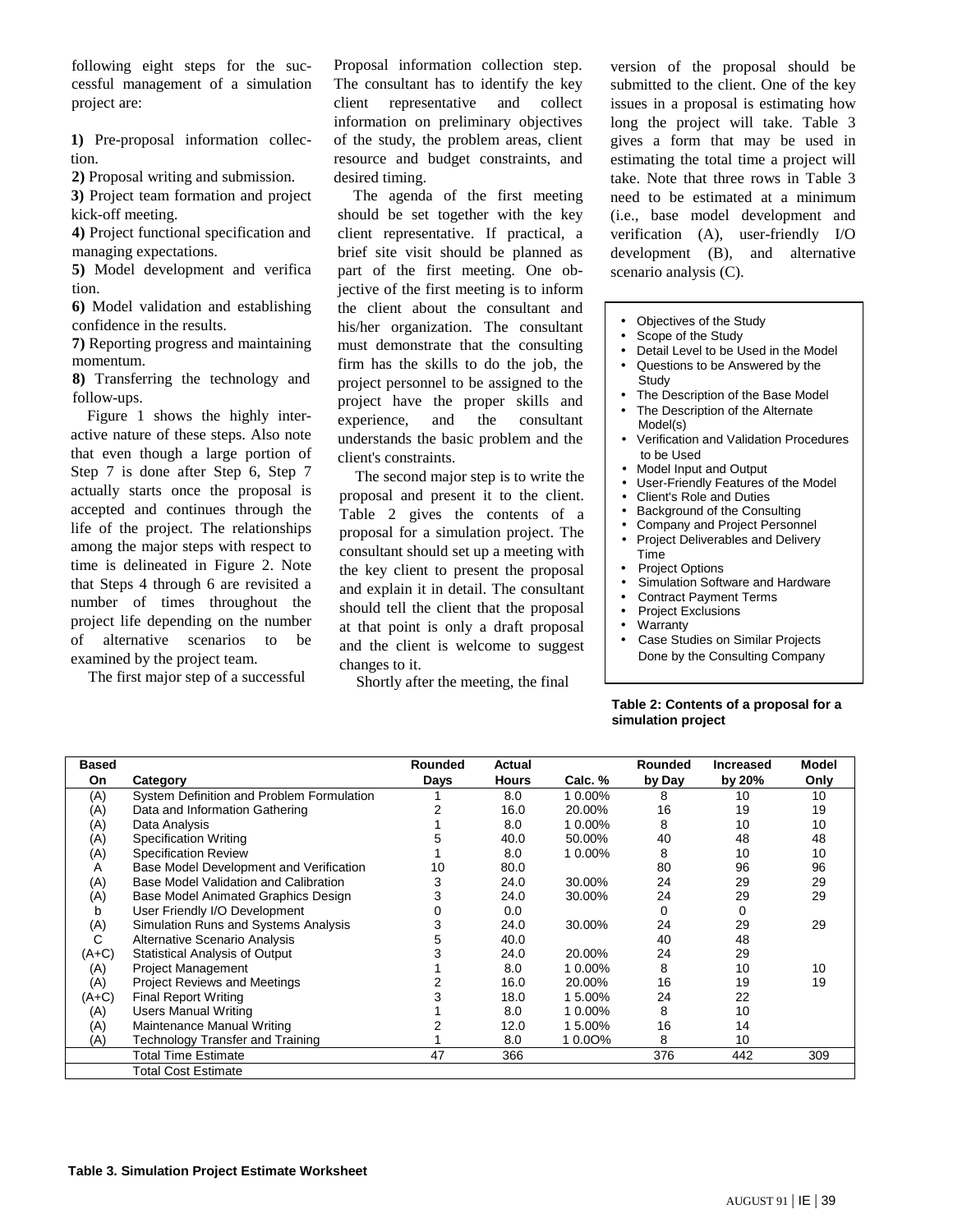All the other steps of the simulation process may be based on steps A and/or C. The percentages in column 5 are just average percentages and may change from one simulation project to another based on client and project requirements. In fact, PMC uses two different tables, one for projects using simulators and the other for projects using general purpose simulation languages. It is a good management technique to have at least two consultants estimate a project independently and that one of the consultants be a pessimistic estimator while the other an optimist. A final estimate should be given only after the two estimators discuss their estimates and agree on a final figure for each step of the simulation process.

### **Forming a team**

Once the proposal is accepted by the client, the third major step of the project is to form the project team. The project team should have a combination of skills including modeling, programming, project leadership, knowledge of the real system and its interactions, statistics, technical writing, and presentation. The team should involve a senior person from both the consultant's and client's organization.

If no team member from the client's organization has overall system familiarity, the client's representative(s) should have access to people with such generic knowledge. The team members should understand their roles and their availability for project-related activities and the limits of their authority and responsibility. All team members should be involved actively throughout the project and feel ownership of the project. Informal team interaction should be encouraged and the team should be rewarded as each project milestone is reached. There should be at least two consultants/engineers from the consulting company in the team to guarantee continuity in support of the client's project even though one of the consultants/engineers may be just observing the progress of the project and not involved in model





development.

The fourth major step of a successful simulation project is to write a detailed project functional specification and set up realistic expectations for the project. The project specification is the detailed version of the project proposal and is written by the project team. It details the project goals, project deliverables, project scope, model assumptions, model input and output, description of logic used in building the base and alternate models, modeling approach to be used, and detailed description of the analysis to be carried for the project.

The complete functional specification becomes the contractual agreement between the client and the customer for the model to be delivered at the conclusion of the project. Once the project specification is formally accepted by the client (a signature of acceptance is recommended), work can begin.

The project team should revisit the

 project goals and expectations frequently and discuss major deviations from the initial project specifications, if any. Changes to specifications during the life of the project may require higher-level management interaction. It is important that a written project scope change document be approved and signed by project leaders from both the consultant's and the client's sides (See Table 4 for a typical project change log form). As the project progresses, the team should report on the objectives reached at each stage.

The fifth major step is model development and verification. Success here depends on how much the team gets involved in model development. Input data analysis is a subprocess of model development where for each random variable in the model, a distribution with its parameters is identified.

The model should be developed in an evolutionary manner rather